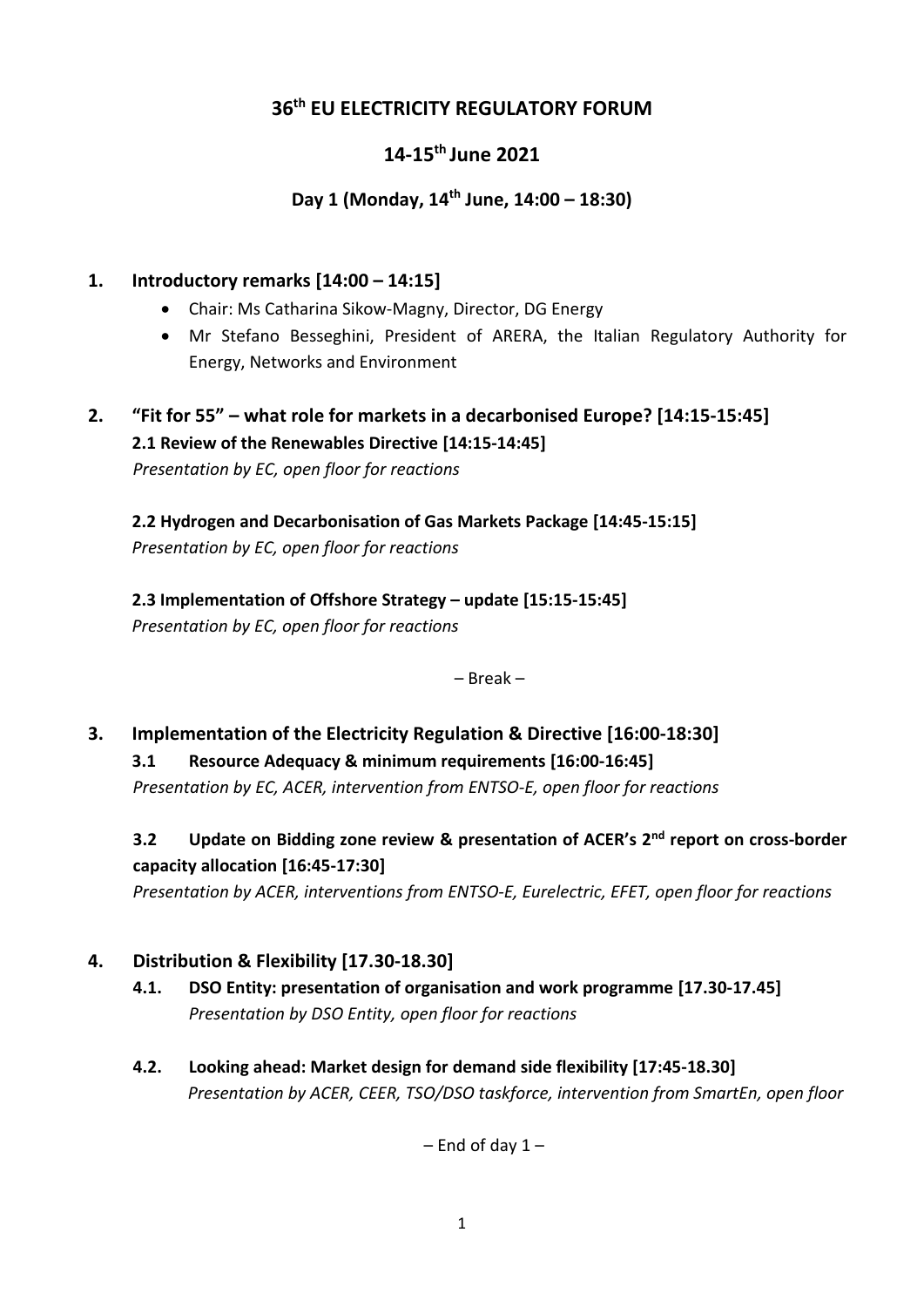## **Day 2 (Tuesday, 15th June, 09:00 – 13.45)**

# **5. Integration of electricity market through network codes and guidelines: what next? [09:00-10:45]**

- **5.1. Implementation of Guidelines – status update on key methodologies [09:00-09:30]** *Presentations by EC & EntsoE, interventions from NEMOs, Eurelectric, open floor for reactions*
- **5.2. Enforcement of Network Codes and Guidelines [09:30-09:50]** *Presentation by NRAs, intervention by Eurelectric, EFET, open floor for reactions*
- **5.3. CACM Guideline – main topics covered in the public consultation [09:50-10:45]** *EC presentation, ACER to present on public consultation and next steps, interventions from Eurelectric, EFET, NEMOs, ENTSOe, open floor for reactions*

– Break –

- **5.4. Update on the Grid Connection network codes [11:00-11:15]** *ACER update on planning for amendment of Grid Connection network codes*
- **5.5. Transitioning from RSCs to RCCs: one year to go! [11:15-11:30]** *Presentation by ENTSOe on progress towards implementation*
- **6. Integration of electricity market: update on new areas of work [11:30-12:00]**
	- **6.1. Implementing acts on interoperability requirements & procedures for access to data** *EC presentation, open floor for reactions*
	- **6.2 Delegated Act on Cybersecurity**  *EC presentation, intervention from EntsoE, DSOs, open floor for reactions*

– Break –

- **7. Electricity Trade with third countries [12.30-13.45]**
	- **7.1. Implementation of the TCA with UK & relationship with Switzerland [12.30-12.50]** *EC presentation*
	- **7.2. Electricity market developments in the Energy Community [12:50-13:10]** *Presentations by EC, Energy Community Secretariat, EntsoE*